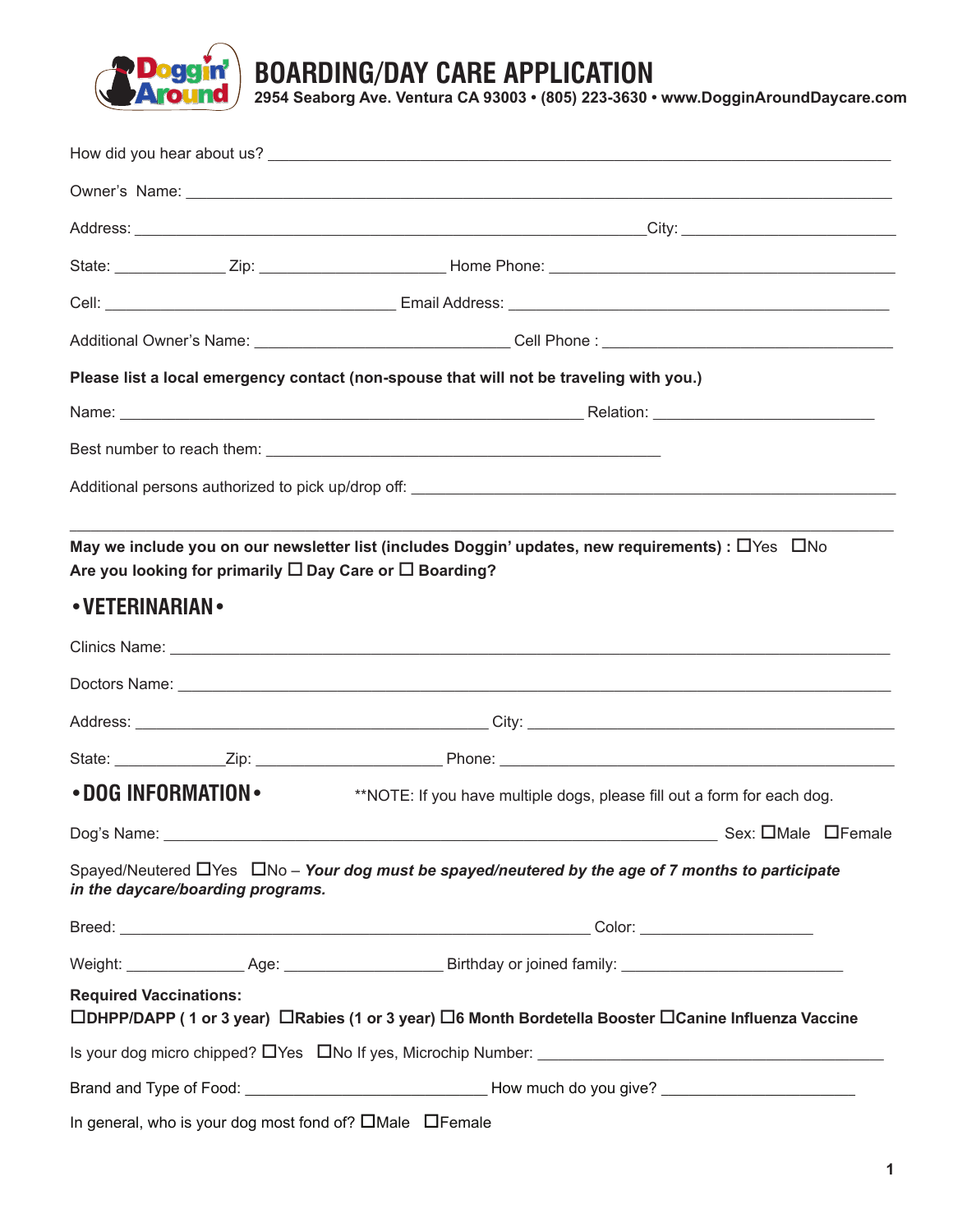| Please describe your dog's overall temperament toward people and dogs. Are they socialized with both people                                                                                                                  |
|------------------------------------------------------------------------------------------------------------------------------------------------------------------------------------------------------------------------------|
|                                                                                                                                                                                                                              |
| Has your dog ever bitten someone, another dog or been in a fight? $\Box$ Yes $\Box$ No                                                                                                                                       |
|                                                                                                                                                                                                                              |
| Has your dog ever escaped or attempted to escape by digging / jumping or climbing fences? OYes ONo                                                                                                                           |
|                                                                                                                                                                                                                              |
| Does your dog have any other known behavioral issues (barking, separation anxiety, attachments to gender, etc)?                                                                                                              |
|                                                                                                                                                                                                                              |
| Has your dog ever received any formal training? $\Box$ Yes $\Box$ No                                                                                                                                                         |
| If yes, please describe including where, when and any special commands that they have learned:                                                                                                                               |
| Does your dog have any health concerns that you are aware of (including allergies and medications)? Please<br>include if they need to be fed house foods; do they have any allergies that would be harmful for their health. |
|                                                                                                                                                                                                                              |
| Does your dog have any medical restrictions on his/her activities? $\Box$ Yes $\Box$ No                                                                                                                                      |
|                                                                                                                                                                                                                              |
| Do they have any limps or physical issues? $\Box$ Yes $\Box$ No                                                                                                                                                              |
|                                                                                                                                                                                                                              |
| Is your dog currently on any medication? $\Box$ Yes $\Box$ No Please list medications, what they are for and if it is<br>detrimental that they receive it.                                                                   |
| Administering Medication fee is \$5 day. If the dog tries to bite while we are trying to administer medication we<br>will not continue to give them the medication. What do you want us to do?                               |
| Does your dog have any allergies? OSkin OFood OShampoo OHypoallergenic OOatmeal OScented Sprays                                                                                                                              |
|                                                                                                                                                                                                                              |
| What flea/tick preventative do you use?                                                                                                                                                                                      |
|                                                                                                                                                                                                                              |
| In case of an emergency and we can not contact you, and a hospital visit is required, what would be the<br>maximum amount you'd want to spend? \$                                                                            |
|                                                                                                                                                                                                                              |

Emergency vet costs are typically more than your regularly vet visits.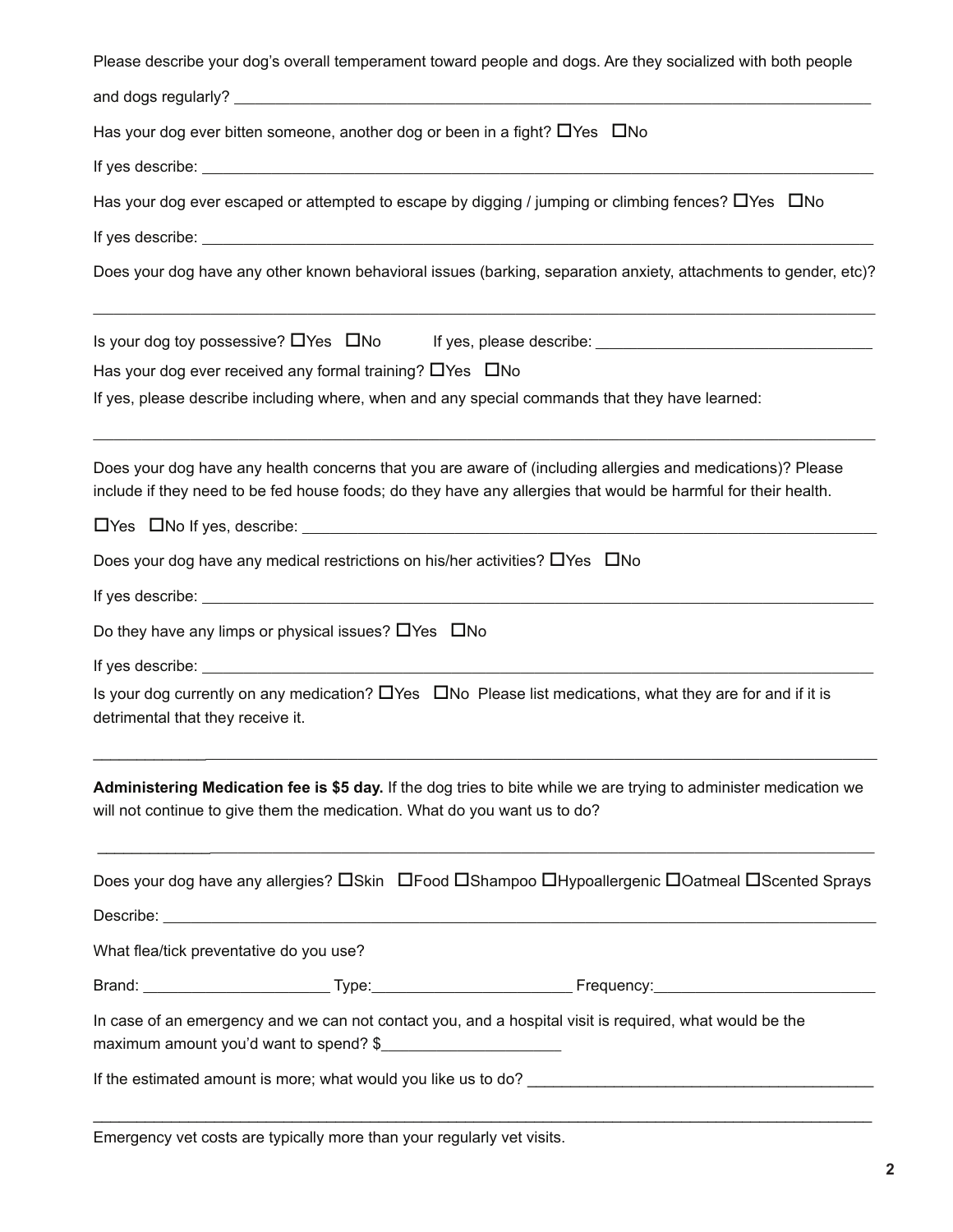

## **PET CARE AGREEMENT**

Owner's Name: \_\_\_\_\_\_\_\_\_\_\_\_\_\_\_\_\_\_\_\_\_\_\_\_\_\_\_\_\_\_\_\_\_\_\_\_\_\_\_\_\_\_\_\_\_\_\_\_\_\_\_\_\_\_\_\_\_\_\_\_\_\_\_\_\_\_\_\_\_\_\_\_\_\_\_\_\_\_\_\_\_\_\_\_\_\_\_\_\_\_\_\_\_\_\_\_\_\_\_\_\_\_\_\_

Dog's Name: \_\_\_\_\_\_\_\_\_\_\_\_\_\_\_\_\_\_\_\_\_\_\_\_\_\_\_\_\_\_\_\_\_\_\_\_\_\_\_\_\_\_\_\_\_\_\_\_\_\_\_\_\_\_\_\_\_\_\_\_\_\_\_\_\_\_\_\_\_\_\_\_\_\_\_\_\_\_\_\_\_\_\_\_\_\_\_\_\_\_\_\_\_\_\_\_\_\_\_\_\_\_\_\_\_\_

- 1. I further understand that DOGGIN' AROUND DAYCARE, has relied upon my representation that my dog is in good health and has not injured or shown aggression or threatening behavior to any person or dog in admitting my dog for services at their facility.
- 2. I further understand that DOGGIN' AROUND DAYCARE, their owners, staff, partners, and volunteers will not be liable, financially or otherwise, for injuries to my dog, me or any property of mine while my dog is participating in services provided by DOGGIN' AROUND DAYCARE. I hereby release DOGGIN' AROUND DAYCARE, of any liability of any kind arising fro my dog's participation in any and all services provided by DOGGIN' AROUND DAYCARE.
- 3. I further understand and agree that any problems with my dog, behavioral, medical or otherwise will be treated as deemed best by staff of DOGGIN' AROUND DAYCARE. In their sole discretion, and in what they view as in the best interest for the dog. I understand that I assume full financial responsibility and all liability for any and all expenses involved in regards to the behavior and health of my dog.
- 4. I further understand that there are risks and benefits associated with group socialization of dogs. I agree that the benefits outweigh the risks and that I accept the risk. I desire a socialized environment for my dog while attending services provided by DOGGIN' AROUND DAYCARE and while in their care. I understand that while the socialization and play is closely and carefully monitored by DOGGIN' AROUND DAYCARE staff to prevent injury, it is still possible that during the course of normal play my dog may receive minor nicks and scratches from roughhousing with other dogs. Any injuries to my dog will be pointed out by staff upon pick-up. If dog comes in with injuries or scratches, please let our staff know at drop off, so we can decide if they need to be separated.
- 5. I understand by allowing my dog to participate in services offered by DOGGIN' AROUND DAYCARE, I hereby agree to allow DOGGIN' AROUND DAYCARE to take photographs or use images of my pet in print form or otherwise for publication and/or promotion.
- 6. I further understand that I am solely responsible, financially or otherwise, for any harm or damage caused by my dog while my dog is attending any services provided by DOGGIN' AROUND DAYCARE. I agree to pay all damage fees upon pickup. I understand that by bringing my do to a doggy daycare/boarding facility, my dog is at risk to catch Kennel Cough. Even though my dog and all participating dogs are vaccinated, my dog can still catch Kennel Cough. DOGGIN' AROUND DAYCARE is not liable financially for any vet treatments if they catch Kennel Cough, as this is a common dog cold.
- 7. I understand that if my dog is not picked up on time or by a date specified in a separate agreement. I hereby authorized DOGGIN' AROUND DAYCARE to take whatever action is deemed necessary for the continuing care of my dog. I will pay DOGGIN' AROUND DAYCARE the cost of any such continuing care upon demand by DOGGIN' AROUND DAYCARE. Any dogs left 10 days beyond agreed pickup date without payment will be considered abandoned.
- 8. Owner Agrees to pay the DOGGIN' AROUND DAYCARE rate for boarding.
- 9. Owner further agrees to pay all costs and charges for the special services requested, and all veterinary costs should anything arise for the dog during the time said dog is in the care of DOGGIN' AROUND DAYCARE.
- 10. Owner further agrees that the dog shall not leave DOGGIN' AROUND DAYCARE until all charges are paid to DOGGIN' AROUND DAYCARE by Owner.
- 11. The Owner further agrees to be solely responsible for any and all acts or behavior of said pet while it is in the care of DOGGIN' AROUND DAYCARE. Including any injuries given or sustained by another dog.
- 12. Owner specifically represents that he or she is the sole owner of the dog, free and clear of all liens and encumbrances.
- 13. Owner specifically represents to DOGGIN' AROUND DAYCARE that pet is current on all vaccinations.
- 14. Owner specifically represents to DOGGIN' AROUND DAYCARE that the dog has not been exposed to rabies, distemper parvo virus or other contagious diseases within a 30-day period prior to boarding.
- 15. All charges incurred by Owner shall be payable upon pick-up of dog, or when billed by DOGGIN' AROUND DAYCARE at the address listed on Contract. DOGGIN' AROUND DAYCARE shall have, and is hereby granted, a lien on the dog for any and all unpaid charges resulting from boarding the dog at DOGGIN' AROUND DAYCARE. If Owner does not pick up the dog within 10 calendar days after the day the dog was scheduled to be picked up, the dog shall be deemed to be abandoned. The person into whose custody the dog was placed for care shall first try for a period of not less than 10 days to find a new owner for the dog, and, if unable to place the dog with a new owner, shall thereafter assign dog to a private or public sale.
- 16. If the dog becomes ill or if the state of the dog's health otherwise requires professional attention, DOGGIN' AROUND DAYCARE, in its sole discretion, may engage the services of a veterinarian or administer medicine or given other requisite attention to the dog, and the expenses thereof shall be paid by Owner.
- 17. If the dog is not picked up before 12:00pm, Owner will be charged for a half day care day rate additional to DOGGIN' AROUND DAYCARE rate.
- 18. This contract contains the entire agreement between the parties. All terms and conditions of this Contract shall be binding on the heirs, administrator, personal representatives and assigns of Owner and DOGGIN' AROUND DAYCARE.
- 19. Any Controversy or claim arising out of this Contract, or the breach thereof, or as the result of any claim or controversy involving the alleged negligence by any party to this Contract, shall be settled by arbitration in accordance with rules of the American Arbitration Association, and judgment upon the award rendered by an arbitrator may be entered in any Court having jurisdiction thereof. The Arbitrator shall, as part of this award, determine an award the prevailing party the costs of such arbitration and reasonable attorney's fees of the prevailing party.
- 20. This Contract shall be in force for this and all future boarding at DOGGIN' AROUND DAYCARE.
- 21. I understand there will be a \$15 a day upcharge for extra care required if my dog cannot get into a group due to temperament or physical issues.

I understand that if I do not pick up my animal, DOGGIN' AROUND DAYCARE will proceed according to the guidelines provided by California Statute 59F, 597S Abandonment of animals by owner; procedure for handling. I also acknowledge that I will be fully responsible for all attorneys' fees and associated costs if I abandon my dog.

Print Name: \_\_\_\_\_\_\_\_\_\_\_\_\_\_\_\_\_\_\_\_\_\_\_\_\_\_\_\_\_\_\_\_\_\_\_\_\_\_\_\_\_\_\_\_\_\_\_\_\_\_\_\_\_\_\_\_\_\_\_\_\_\_\_\_\_\_\_\_\_\_\_\_\_\_\_\_\_\_\_\_\_\_\_\_\_\_\_\_\_\_\_\_\_\_\_\_\_\_\_\_\_\_\_\_\_

Signature: \_\_\_\_\_\_\_\_\_\_\_\_\_\_\_\_\_\_\_\_\_\_\_\_\_\_\_\_\_\_\_\_\_\_\_\_\_\_\_\_\_\_\_\_\_\_\_\_\_\_\_\_\_\_\_\_\_\_\_\_\_\_\_\_\_\_\_\_\_\_\_\_\_\_Date: \_\_\_\_\_\_\_\_\_\_\_\_\_\_\_\_\_\_\_\_\_\_\_\_\_\_\_\_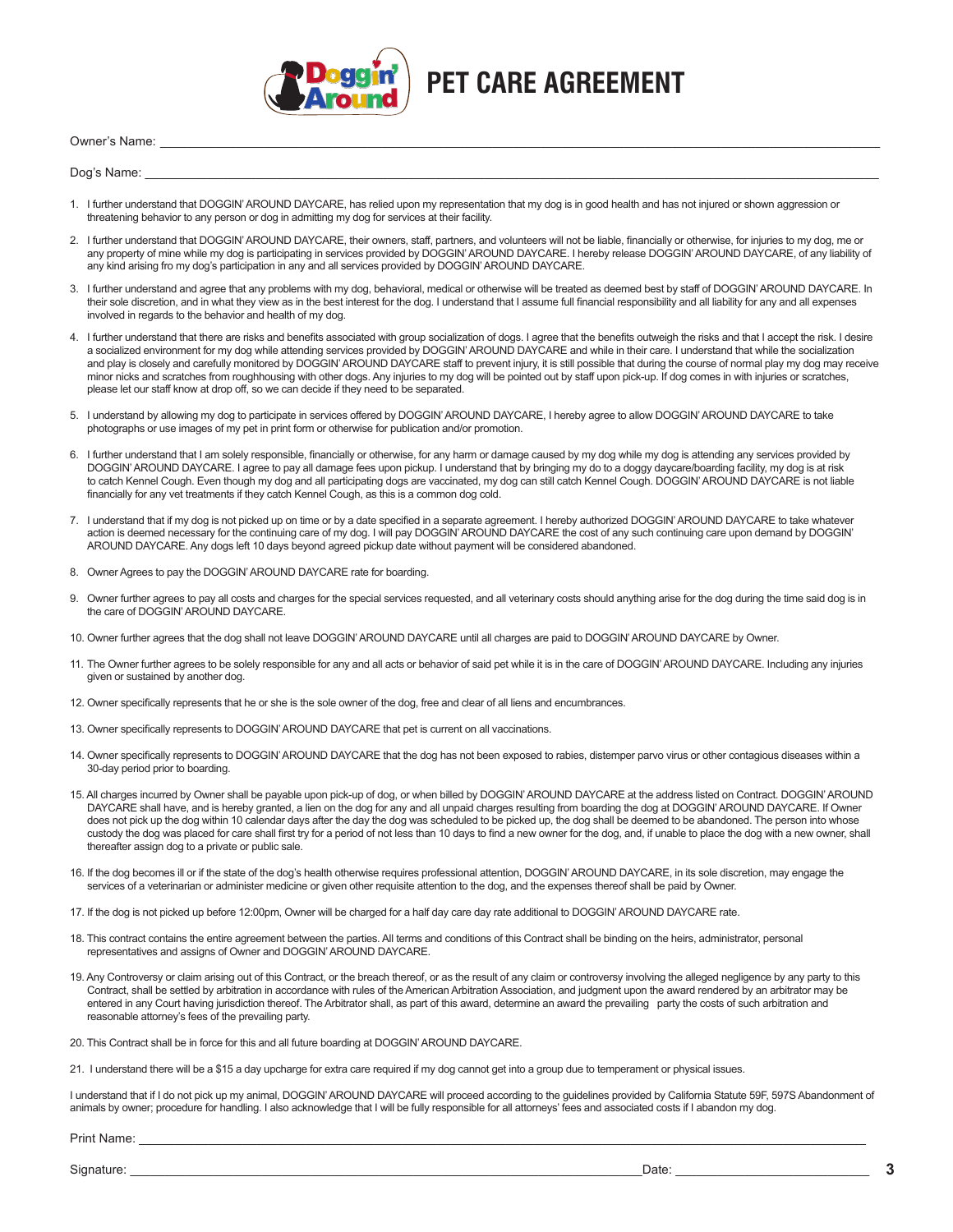

## **MEDICAL RELEASE FORM**

Owner's Name: \_\_\_\_\_\_\_\_\_\_\_\_\_\_\_\_\_\_\_\_\_\_\_\_\_\_\_\_\_\_\_\_\_\_\_\_\_\_\_\_\_\_\_\_\_\_\_\_\_\_\_\_\_\_\_\_\_\_\_\_\_\_\_\_\_\_\_\_\_\_\_\_\_\_\_\_\_\_\_\_\_\_\_\_\_\_\_\_\_\_\_\_\_\_\_\_\_\_\_\_\_\_\_

Dog's Name:

This is a required form for all DOGGIN' AROUND DAYCARE participants receiving services. First and foremost the safety and well-being of your dog is of the highest importance. Insuring that your dog remains safe and well cared for is our first responsibility and as such we take it very seriously. We do our best to have our dog parents screen for pre-existing health conditions but some factors may be beyond our control. In the event that a medical emergency arises while a dog is at our facility or participating in a service that we provide, it is imperative that we are immediately able to get them medical treatment at the closest available facility. We will call ahead to the veterinary offices in closest proximity geographically to us to insure they can handle the emergency present. Your pet will be rushed to the closest available facility for treatment and you will be notified. We notify the owner after we have secured a medical treatment center for the dog to avoid delays that may be caused by emotion on the part of the owner. Our goal is to get your dog medical attention as quickly as humanly possible, and any distractions may interfere with that process.

\_\_\_\_\_\_\_\_\_\_ I understand that by bringing my do to a doggy daycare/boarding facility, my dog is at risk to catch Kennel Cough. Even though my dog and all participating dogs are vaccinated, my dog can still catch Kennel Cough. DOGGIN' AROUND DAYCARE is not liable financially for any vet treatments if they catch Kennel Cough, as this is a common dog cold. If your dog has any Kennel Cough symptoms, including coughing, hacking, hacking up foam, you or your emergency contact need to come pick them up immediately.

It is a requirement to have our dog's parent sign this form. I understand that in the event of a medical emergency, DOGGIN' AROUND DAYCARE at its sole discretion deems to need the immediate attention of a licensed veterinarian. I authorize DOGGIN' AROUND DAYCARE to seek medical attention at the closest available veterinary facility. I further agree that I am financially responsible for any medical treatment my dog receives as a result of a medical emergency while attending services provided by DOGGIN' AROUND DAYCARE.

In case of emergency, veterinary clinics require your decision on the level of resuscitation that you would prefer. For this reason, please initial which level of resuscitation you authorize the veterinary clinic to perform if necessary.

\_\_\_\_\_\_\_\_\_\_ Do Not Resuscitate

\_\_\_\_\_\_\_\_\_\_ Standard cardiopulmonary resuscitation techniques (CPR)

\_\_\_\_\_\_\_\_\_\_ Extraordinary cardiopulmonary resuscitation techniques including open-chest cardiac massage, when indicated.

If you are using our boarding services and something should happen that may result in an urgent vet visit or possible passing of your dog, would you want to be informed at the time of occurrence?  $\Box$  Yes  $\Box$  No, notify me when we return from our travels.

If you would rather have an emergency contact be given the information and then give the decision, please list their full name and phone number here. \_\_\_\_\_\_\_\_\_\_\_\_\_\_\_\_\_\_\_\_\_\_\_\_\_\_\_\_\_\_\_\_\_\_\_\_\_\_\_\_\_\_\_\_\_\_\_\_\_\_\_\_\_\_\_\_\_\_\_\_\_\_\_\_\_\_\_\_\_\_\_\_\_\_\_\_\_\_\_\_\_\_\_\_\_\_\_\_\_\_\_\_\_\_\_\_\_\_\_\_\_\_\_\_\_\_\_\_\_\_\_

**Emergency vet visits do come at a high cost and we want to make sure our owners are aware of this before they are asked for payment from the vet. This warning is mainly for dogs that are of senior age or have underlying issues.**

| Print Name: |       |
|-------------|-------|
|             |       |
| Signat      | Date: |